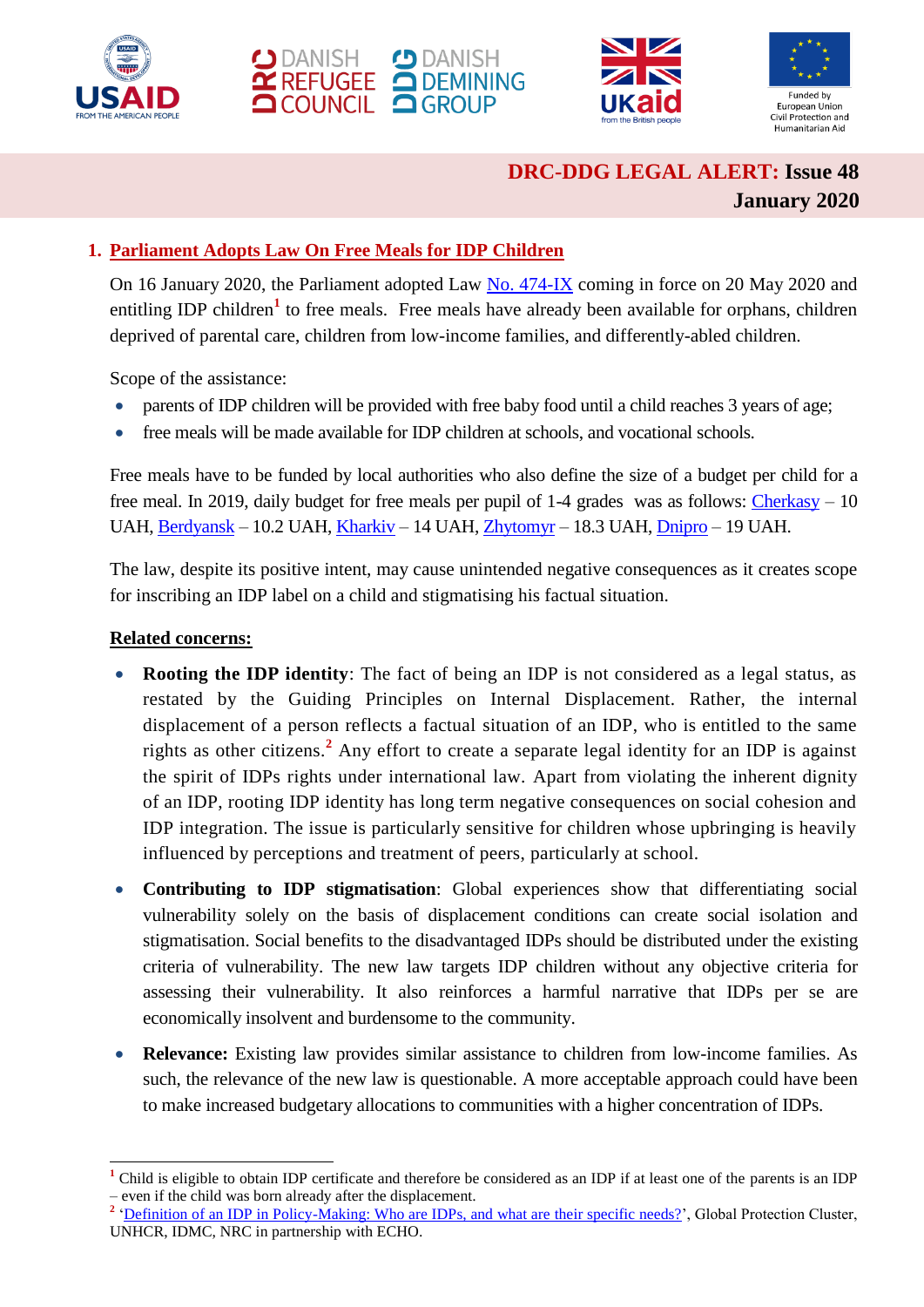

# **2. Cabinet Provides Framework for 'Preferential 5-7-9% Loans' Programme for Micro and Small Enterprises**

**Background:** Micro and small enterprises in Ukraine are in a need of state support in the wake of increased competition from large corporations and the ongoing regulatory reforms. Such enterprises are often found too small and weak to comply with regulatory requirements. Micro and small enterprises operating in the conflict-affected government-controlled areas (GCA) of Donetsk and Luhansk regions face additional hurdles due to infrastructural and market dysfunctionalities, as well as the absence of credit facilities.

**Recent Developments:** On 24 January 2020, the Cabinet issued Resolutions [No. 28](https://www.kmu.gov.ua/npas/pro-zatverdzhennya-poryadku-nadannya-finansovoyi-derzhavnoyi-pidtrimki-subyektam-t240120) and [No. 29,](https://www.kmu.gov.ua/npas/pro-zatverdzhennya-poryadku-vikoristannya-koshtiv-derzhavnogo-byudzhetu-peredbachenih-t240120) which create a framework for new 'Affordable 5-7-9% Loans' programme for micro- and small businesses.

## **Terms of the Programme:**

| Interest rate                    | 5% per year                                           | 7% per year                                                                                    | 9% per year               |
|----------------------------------|-------------------------------------------------------|------------------------------------------------------------------------------------------------|---------------------------|
| Maximum size of the loan         | 1.5 million $UAH3$                                    |                                                                                                | Maximum size of the loan  |
| Maximum term of the loan         | 5 years                                               |                                                                                                | Maximum term of the loan  |
| Annual sales                     | Up to 25 million UAH                                  |                                                                                                | From 25 to 50 million UAH |
| Enterprise's own<br>contribution | Minimum 30%                                           |                                                                                                | Minimum 20%               |
| Extra terms                      | Creation of 2 new<br>jobs during the $1st$<br>quarter | 0.5% interest rate reduction for each new<br>job created (down to 5% minimum<br>interest rate) |                           |

## **Participation requirements:**

1

- To be registered as an individual entrepreneur or as a legal entity;
- Members of the entity and loan recipients are residents of Ukraine;
- The average number of employees does not exceed 50 persons;
- Annual sales do not exceed 50 million UAH;
- A loan is provided for development purposes (obtaining new production means, renovation, etc.);
- Profitability for the last 4 quarters (for the existing entities) or availability of realistic and wellgrounded business plan (for start-ups);
- Applicant's credibility to be determined by the banks selected under the Programme. **4**

#### **Exclusion grounds:**

- An entity is a credential company, insurance company, investment fund, non-state pension fund, real estate rental company, or a pawnshop;
- Produces or sells alcohol, tobacco, weapons, or runs currency exchange;
- Are in bankruptcy;
- In the process of winding up;
- Has state/pension/insurance arrears;
- Currently receives another kind of State assistance.

<sup>&</sup>lt;sup>3</sup> At the same time, overall state support to the applicant for the last three years cannot exceed 200,000 EUR.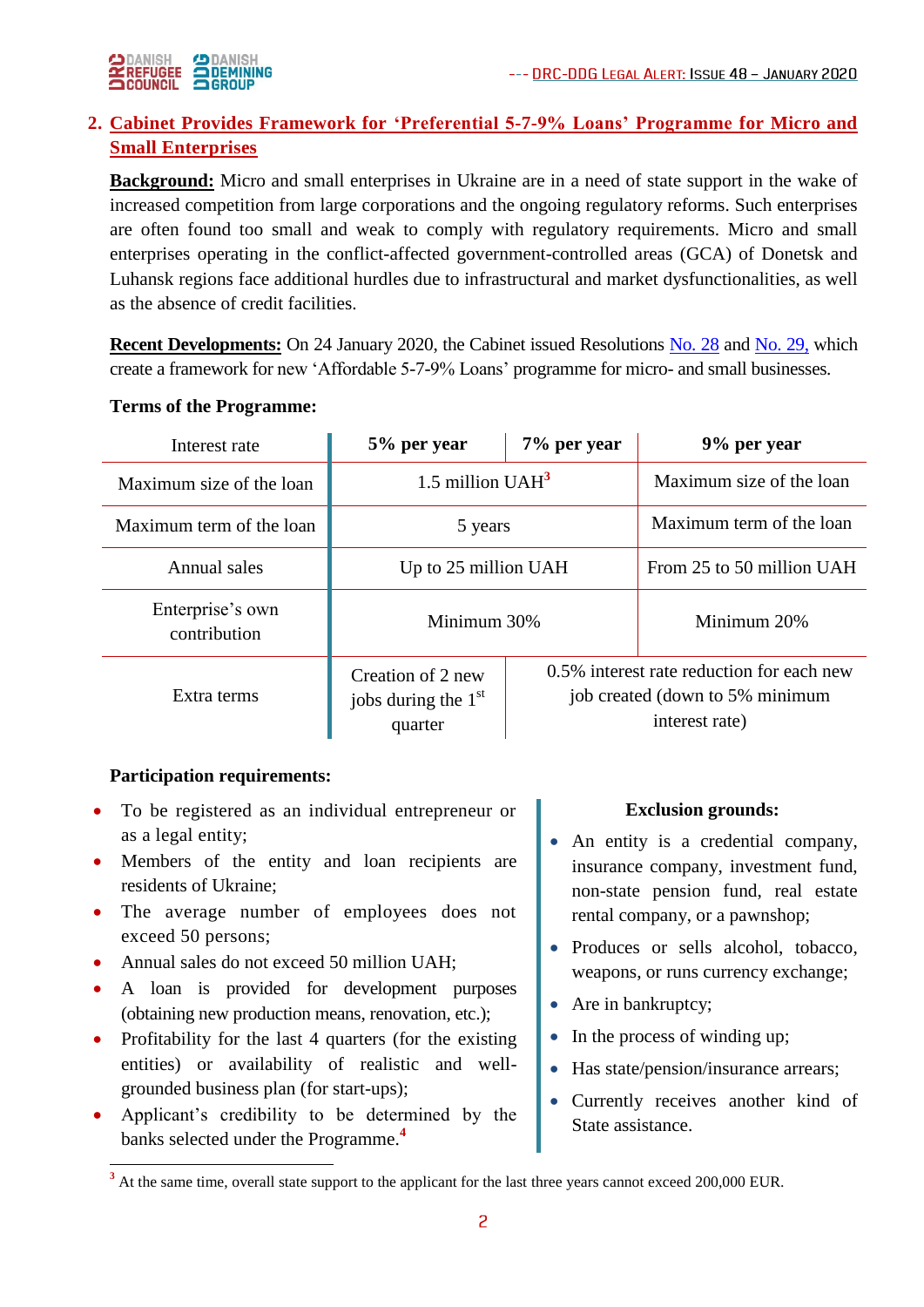

#### **Programme design and expected results:**

- The Programme launches on 1 February 2020 under the State Entrepreneurship Development Fund and is expected to last for 5 years;
- Expected results:
	- o In the first year: over 50,000 loans provided; up to 90,000 jobs created; nearly 2 billion UAH of new investment generated from the enterprises participating in the Programme;
	- o In 5 years: total amount of granted loans reaches 30 billion UAH.

#### **3. President Signs a Law On Access to Documentation for Residents of 'ATO'/JFO Areas**

**Background:** According to the general rule, national identity documents and other civil documentation are issued by state services at the place of an individual's registration.**<sup>5</sup>** Because of the conflict and lack of access to functional state services, an exception is made for NGCA-residents and IDPs. NGCAresidents can apply at any of the State Migration Service offices within the region of their registration**<sup>6</sup>** while IDPs can apply at the place of their IDP registration. Individuals residing within the areas of JFO**<sup>7</sup>** /'Anti-Terrorist Operation' ('ATO'), despite living under sometimes non-functional civil documentation regime, are not provided with the same opportunity. These individuals are, therefore, compelled to approach the nearest state bodies located in the neighbouring areas for their civil documentation needs. Such requests are often denied by the state bodies on the ground of lack of territorial jurisdiction.

**Recent developments:** On 26 January 2020, the President signed Law [No. 371-IX](https://zakon.rada.gov.ua/laws/show/371-20) concerning the issuance of identifying documents for residents of 'ATO'/JFO areas and ex-residents who have left the areas after the start of 'ATO'.

#### **Salient features:**

- Current residents of 'ATO'/JFO areas can apply for documentation at any of the regional State Migration Service offices in Luhansk/Donetsk regions;
- Ex-residents of 'ATO'/JFO areas who have left the areas after the start of 'ATO'/JFO can apply at a State Migration Service within their factual whereabouts.

#### **4. Cabinet Terminates National Legal Awareness Raising Project 'I Have a Right!'**

**Background:** In September 2017, the Cabinet [launched](https://zakon.rada.gov.ua/laws/show/638-2017-р) 'I Have a Right!' project aimed to raise awareness of people about their rights and their protection. The project has been administrated by the Ministry of Justice in cooperation with the free legal aid system under donors' support. As of January 2020, 17 informational campaigns have been conducted under the project, including 'Stop

1

<sup>&</sup>lt;sup>4</sup> Loans are to be provided through a bank selected by the applicant under the condition of meeting certain fair requirements.

**<sup>5</sup>** At least, for the first application.

<sup>&</sup>lt;sup>6</sup> For example, an individual registered in Donetsk can apply for documentation at any office of State Migration Service within GCA part of Donetsk regions.

<sup>&</sup>lt;sup>7</sup> Joint Forces Operation – legal regimes succeeding 'ATO' in April 2018—was introduced to reinforce the legal background for the governmental military operations on the East of Ukraine and increase the role of the Armed Forces while reducing the weight on the State Security Service in the operation. For more information on the JFO, refer to the DRC-DDG [Legal Alert](https://www.humanitarianresponse.info/en/operations/ukraine/document/drc-legal-alert-april-2018-юридичний-інформаційний-бюлетень-юридический) Issue 25: April 2018, Section 2.